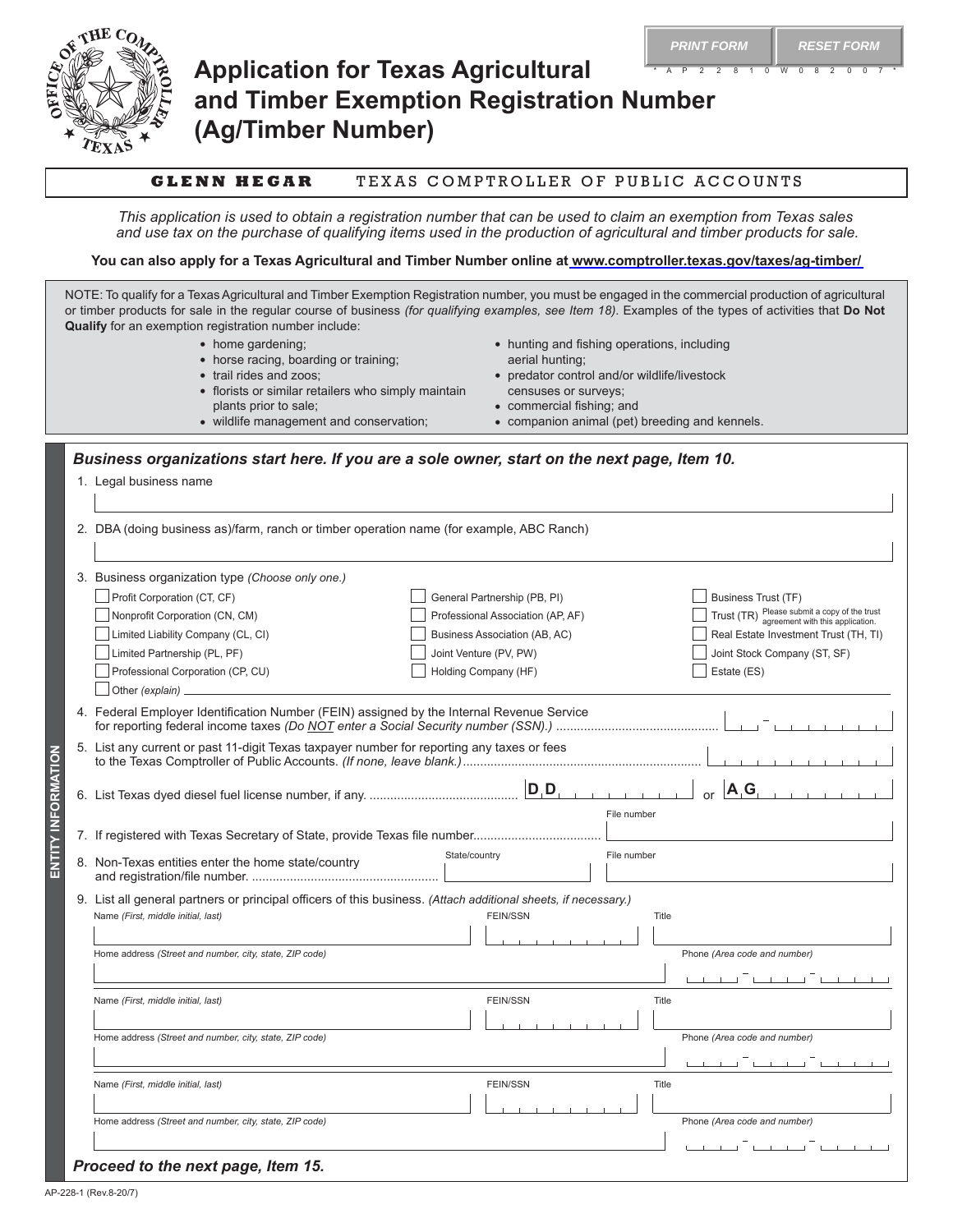

## (Rev.8-20/7) **Application for Texas Agriculture and Timber Exemption Registration Number** *(cont.)* Page 2



Legal name *(Same as Item 1 OR Item 10)*

*For Comptroller Use Only* **Contractor**  $\sim$  $\overline{1}$ 

|                        | If you are a sole owner, start here.                                                                                                                                                                                                                                            |                                                                                                                                                                                                                        |  |  |  |  |
|------------------------|---------------------------------------------------------------------------------------------------------------------------------------------------------------------------------------------------------------------------------------------------------------------------------|------------------------------------------------------------------------------------------------------------------------------------------------------------------------------------------------------------------------|--|--|--|--|
|                        | 10. Name of owner (first, middle initial, last)                                                                                                                                                                                                                                 |                                                                                                                                                                                                                        |  |  |  |  |
|                        |                                                                                                                                                                                                                                                                                 |                                                                                                                                                                                                                        |  |  |  |  |
|                        | 11. DBA (doing business as)/farm, ranch or timber operation name (for example, ABC Ranch)                                                                                                                                                                                       |                                                                                                                                                                                                                        |  |  |  |  |
| OWNER<br>$\frac{1}{2}$ | 12. Provide your Social Security number (SSN) [[[[COLORGIVER THE TERM]]<br>If you do not have a Social Security number, provide the following information:<br>National ID number<br>13. List any current or past 11-digit Texas taxpayer number for reporting any taxes or fees | Check this box if you do not have a SSN.<br>Issuing country<br>$\left  \mathbf{D}, \mathbf{D}, \ldots, \mathbf{D}, \mathbf{D} \right $<br>A, G<br>$\alpha$ r                                                           |  |  |  |  |
|                        |                                                                                                                                                                                                                                                                                 |                                                                                                                                                                                                                        |  |  |  |  |
|                        | All applicants continue here.                                                                                                                                                                                                                                                   |                                                                                                                                                                                                                        |  |  |  |  |
|                        | 15. Mailing address                                                                                                                                                                                                                                                             |                                                                                                                                                                                                                        |  |  |  |  |
|                        | Street number and name, P.O. Box or rural route and box number                                                                                                                                                                                                                  | Suite/Apt. #                                                                                                                                                                                                           |  |  |  |  |
|                        |                                                                                                                                                                                                                                                                                 |                                                                                                                                                                                                                        |  |  |  |  |
|                        | City<br>State/province                                                                                                                                                                                                                                                          | County (or country, if outside the U.S.)<br>ZIP code                                                                                                                                                                   |  |  |  |  |
|                        |                                                                                                                                                                                                                                                                                 |                                                                                                                                                                                                                        |  |  |  |  |
|                        | conducted and/or where agricultural or timber products are grown or raised for sale.<br>Street address (include St., Ave., Ct., etc.) or rural route and box number (Do NOT use P.O. Box address-must provide physical location address.)<br>City<br>State                      | ZIP code<br>County                                                                                                                                                                                                     |  |  |  |  |
|                        |                                                                                                                                                                                                                                                                                 |                                                                                                                                                                                                                        |  |  |  |  |
|                        | If this address includes a rural route and box number, provide the physical location or directions.                                                                                                                                                                             |                                                                                                                                                                                                                        |  |  |  |  |
| $\overline{6}$         |                                                                                                                                                                                                                                                                                 |                                                                                                                                                                                                                        |  |  |  |  |
|                        | 17. Email address                                                                                                                                                                                                                                                               | Phone (Area code and number)                                                                                                                                                                                           |  |  |  |  |
|                        |                                                                                                                                                                                                                                                                                 |                                                                                                                                                                                                                        |  |  |  |  |
| <b>BUSINESS IN</b>     | 18. Check the box next to the primary exempt activity.<br>(Choose only one. If engaged in more than one business activity, choose the majority of the activities conducted.)                                                                                                    | the contract of the contract of the contract of                                                                                                                                                                        |  |  |  |  |
|                        | I operate a dairy farm                                                                                                                                                                                                                                                          | I raise and sell oilseed and/or grain crops (rice, wheat, soybean, corn, etc.)                                                                                                                                         |  |  |  |  |
|                        | operate a cattle feedlot                                                                                                                                                                                                                                                        | I raise and sell vegetables                                                                                                                                                                                            |  |  |  |  |
|                        | I raise and sell beef cattle<br>I raise and sell horses, mules, donkeys, burros and/or ponies                                                                                                                                                                                   | I raise and sell fruit and/or nuts                                                                                                                                                                                     |  |  |  |  |
|                        | I raise and sell hogs and/or pigs                                                                                                                                                                                                                                               | I raise and sell plants (floriculture)<br>I raise and sell Christmas trees (Christmas tree farm)                                                                                                                       |  |  |  |  |
|                        | I raise and sell poultry and/or poultry eggs (chickens, turkeys, pheasants,                                                                                                                                                                                                     | raise and sell tobacco                                                                                                                                                                                                 |  |  |  |  |
|                        | quail, ostriches, emus, etc.)                                                                                                                                                                                                                                                   | I raise and sell fiber crops (cotton, hemp, flax, etc.)                                                                                                                                                                |  |  |  |  |
|                        | I raise and sell sheep                                                                                                                                                                                                                                                          | I raise and sell sugarcane                                                                                                                                                                                             |  |  |  |  |
|                        | I raise and sell goats                                                                                                                                                                                                                                                          | I raise and sell hay, grasses (alfalfa, clover, grass, etc.) or forage or                                                                                                                                              |  |  |  |  |
|                        | I raise and sell exotic or game animals or their products for human food,<br>fiber, leather or pelts in the regular course of business (does not include<br>hunting operations)                                                                                                 | lease my grass pasture land exclusively for grazing livestock<br>I perform crop dusting services or other agricultural aircraft operations<br>as defined by 14 C.F.R. Section 137.3 (does not include predator control |  |  |  |  |
|                        | I raise and sell bees and bee products (apiculture)                                                                                                                                                                                                                             | or aerial hunting)                                                                                                                                                                                                     |  |  |  |  |
|                        | I raise and sell aquatic species such as fish and shrimp (aquaculture)                                                                                                                                                                                                          | I am a timber producer or contract logger                                                                                                                                                                              |  |  |  |  |
|                        | I raise grapes for commercial wine production (viticulture)<br>I build and/or maintain roads and/or water facilities exclusively on a                                                                                                                                           | I am a veterinarian who makes farm/ranch calls<br>I am a member of FFA, 4H or am a student or teacher of a vocational                                                                                                  |  |  |  |  |
|                        | commercial farm or ranch                                                                                                                                                                                                                                                        | agriculture course of instruction                                                                                                                                                                                      |  |  |  |  |
|                        |                                                                                                                                                                                                                                                                                 | I am a custom harvester (paid to harvest crops for others), planter or sprayer                                                                                                                                         |  |  |  |  |